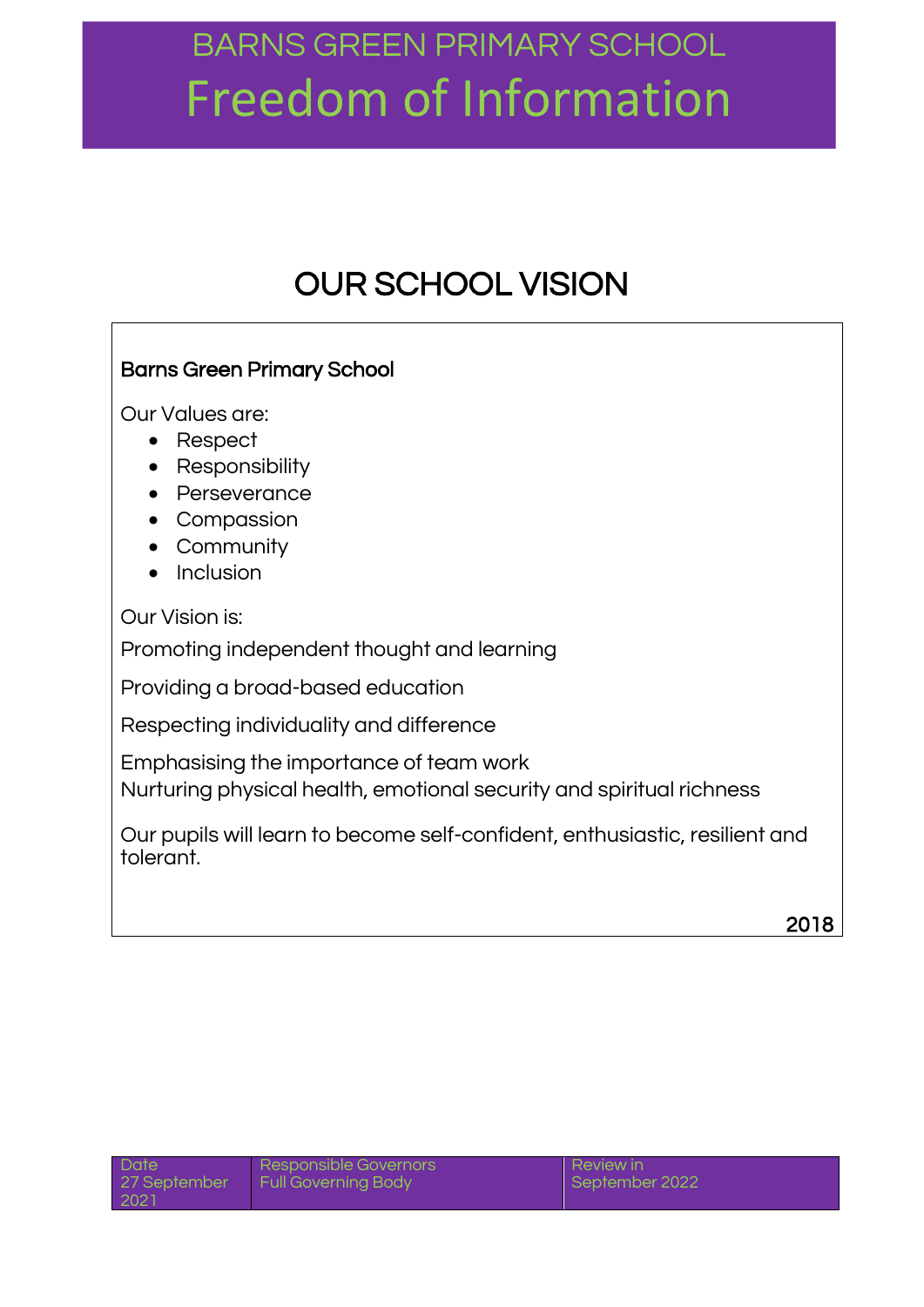### **Introduction**

The School is a "public authority".

The Freedom of Information Act 2000 (FOIA) provides public access to information held by public authorities.

The Environmental Information Regulations 2004 (EIR) provides public access to environmental information as defined in the Regulations.

FOIA and EIR promote openness and transparency.

Information is provided in two ways:

- 1. It is mandatory to publish certain information (publication scheme); and
- 2. Any person is entitled to request information which subject to the application of any exemptions must be provided free of charge.

The Act does not give people access to their own personal data. Subject Access Requests are dealt with in accordance with the Data Protection Policy.

#### **Aim**

This Policy will ensure:

The School complies with its duties under the FOIA and EIR and handles requests under the correct regime.

The School has a system in place which will result in proactive publication of what information is available.

Any person knows they can make a request and who to contact.

All appropriate staff will be able to recognise and respond appropriately to a valid request for information.

That there is awareness amongst staff, contractors or others having contact with the School that the duties under FOIA and EIR may impact on the ability to guarantee confidentiality of information

#### **Scope**

This Policy applies to:

All recorded information held by the School or by a third party on the Schools behalf.

| <b>Date</b>  | Responsible Governors      | Review in      |
|--------------|----------------------------|----------------|
| 27 September | <b>Full Governing Body</b> | September 2022 |
| 202          |                            |                |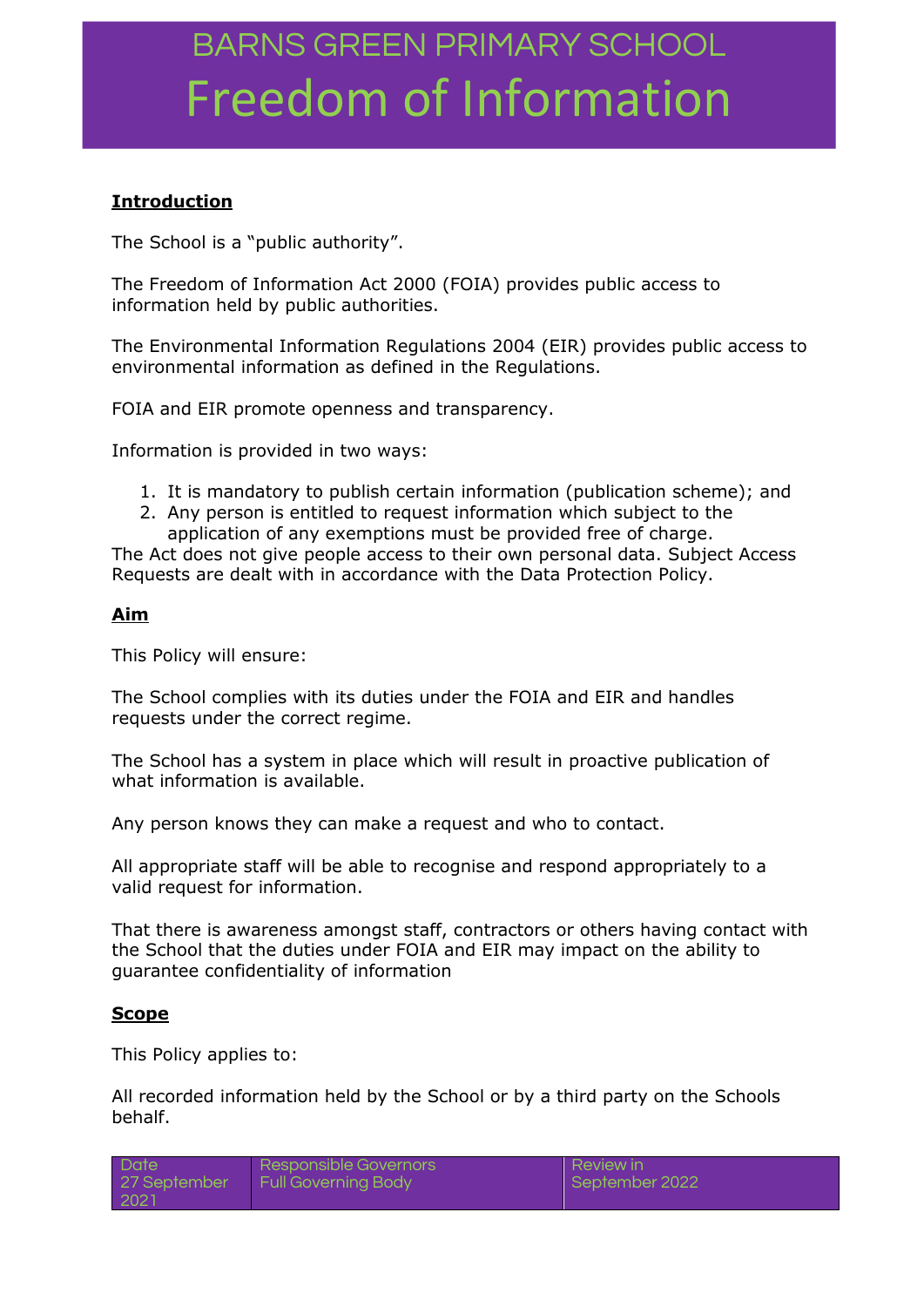Recorded information includes printed documents, computer files, letters, emails, photographs, and sound or video recordings.

#### **Roles and Responsibilities**

The Governing Body of the School has overall responsibility for ensuring compliance with the Freedom of Information Act. The Headteacher has day to day responsibility for FOI /EIR compliance and the Business Manager is the point of contact for enquiries.

All staff will be trained on recognising a request for information

A designated member of staff is responsible for handling request for information. Requests should be made to the School Business Manager who can be contacted at [office@barnsgreen.org.uk](mailto:office@barnsgreen.org.uk) or on 01403 730614.

#### **Publication Scheme**

The School has adopted the Model Publication Scheme for Schools as approved by the Information Commissioner.

#### **Requests handling**

The School will ensure that:

Advice and assistance is provided to the requestor if required.

Responses will be provided promptly and within the statutory time limit of 20 School days. A 'School' day will be any day on which there is a session and the pupils are in attendance. In the alternative the School will respond within 60 working days if that is shorter.

Information will only be withheld in accordance with the exemptions specified by legislation. The reasons for applying the exemption will be provided to the requester.

Care will be taken to ensure that personal data is not unlawfully disclosed in response to a request for information made under FOIA or EIR.

Information provided to the School from third parties may be the subject of a request for information. In considering whether exemptions apply, the School will seek to consult with the third party but the legal responsibility for deciding whether or not the information should be released rests with the School.